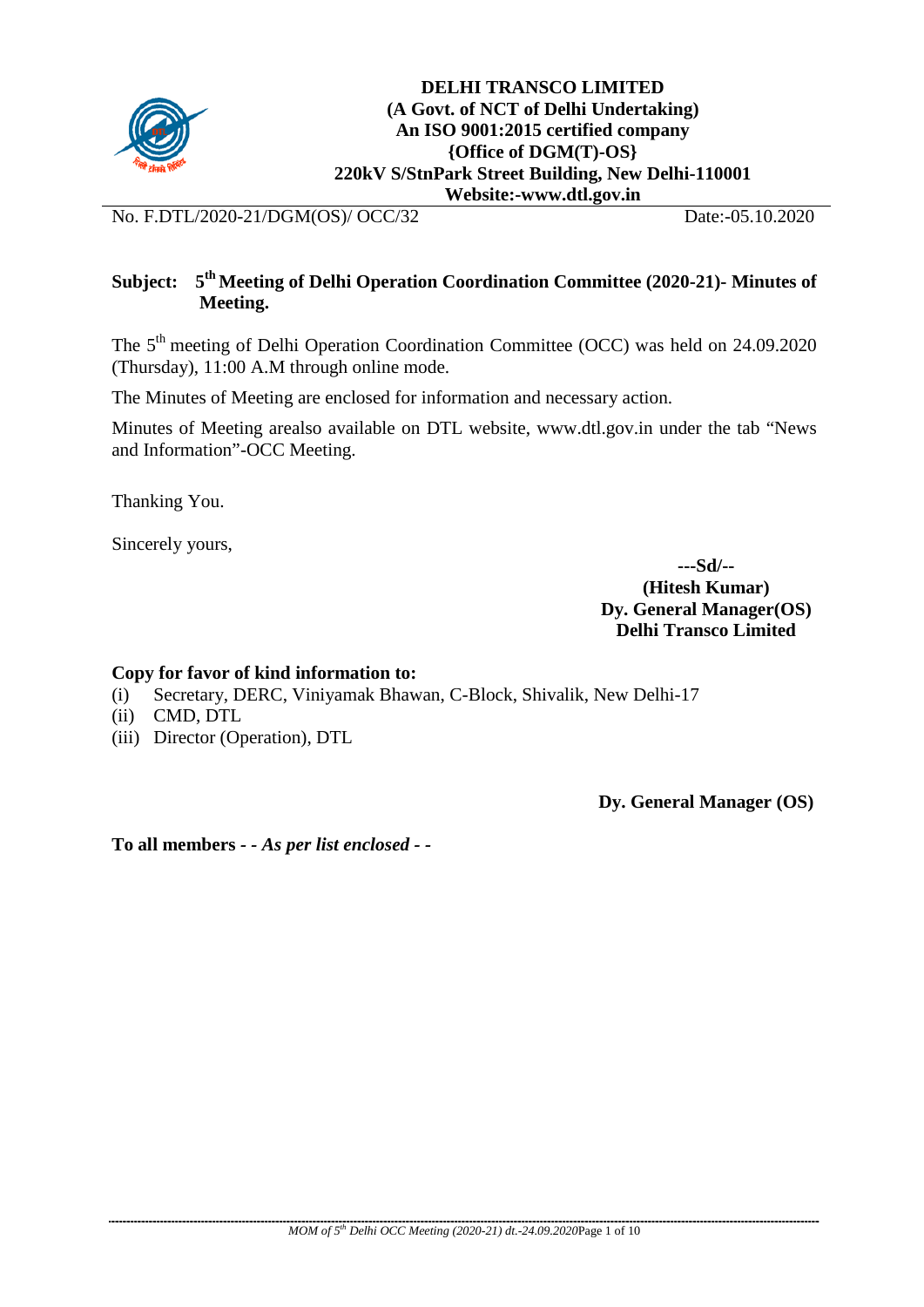# **5th Meeting of Delhi Operation Coordination Committee (2020-21)- Minutes of Meeting**

| <b>DTL</b>                | General Manager (O&M)-I, Chairman OCC |
|---------------------------|---------------------------------------|
|                           | General Manager (O&M)-II              |
|                           | General Manager (P&M, DM&S)           |
|                           | General Manager (Planning)            |
|                           | DGM (O&M) - North, East, West, South  |
|                           | DGM(M/P)                              |
|                           | DGM (Planning.)                       |
| <b>SLDC</b>               | General Manager (SLDC)                |
|                           | DGM (SO)                              |
| <b>TPDDL</b>              | HOD (PSC &AM), Sr. Manager (PSC)      |
| <b>BRPL</b>               | AVP(SO)                               |
| <b>BYPL</b>               | AVP(SO)                               |
| <b>NDMC</b>               | Superintending Engineer               |
| <b>IPGCL</b>              | AGM (T) Opr. GTPS                     |
| <b>PPCL</b>               | AGM (T) Opr.PPS-I                     |
|                           | AGM (T) Opr. PPS-III                  |
| <b>MES</b>                | <b>AEE/M.SLDC Officer</b>             |
| <b>BBMB</b>               | Sr. Executive Engineer, O&M           |
| <b>DMRC</b>               | Addl. GM (Elect.)/ Sr.DGM (Traction)  |
| <b>GMR(DIAL)</b> GM(DIAL) |                                       |
|                           | N. Railways Sr. DEE (TRD)             |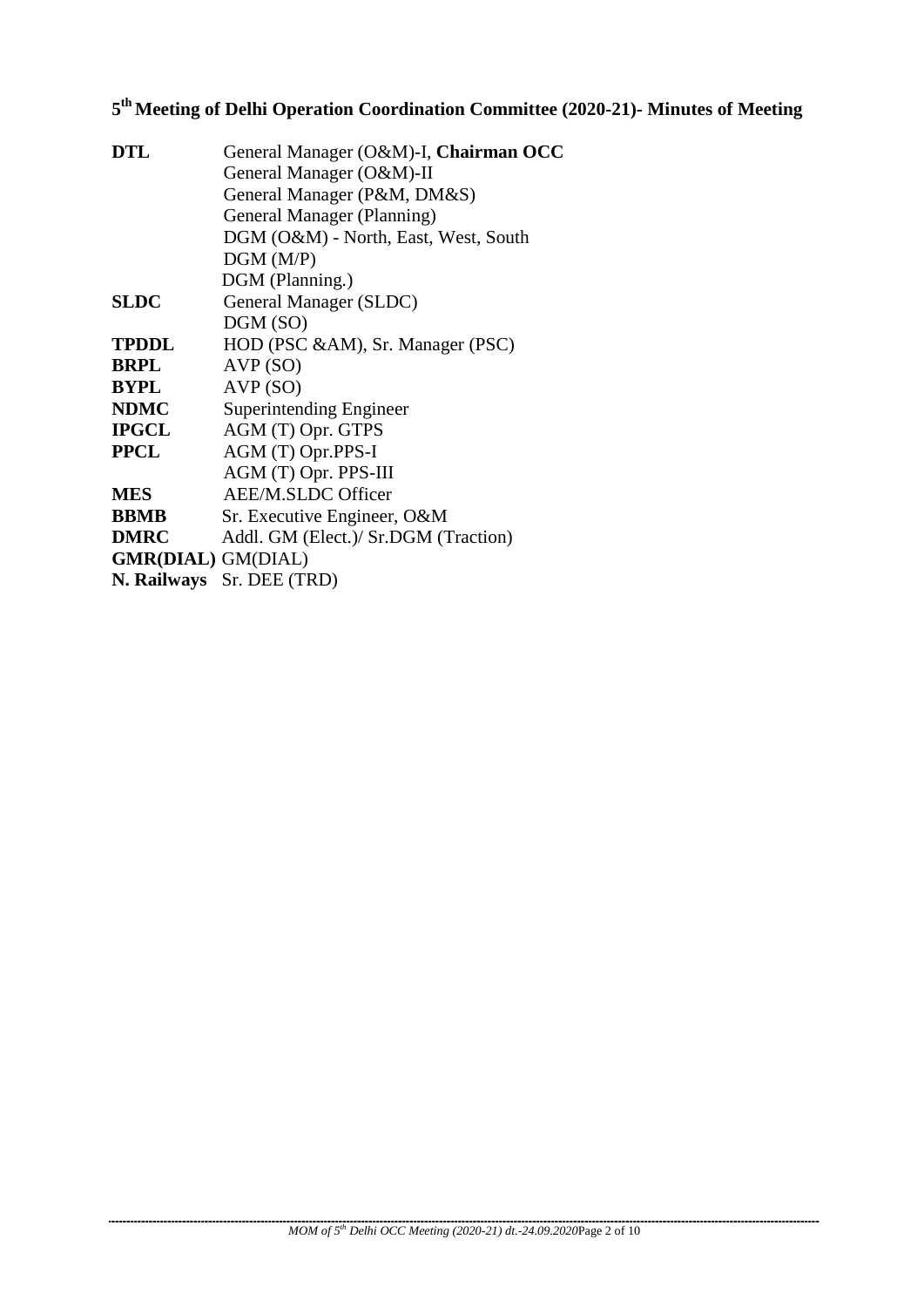## **Minutes of 5thDelhi OCC Meeting held on 24.09.2020**

| Date:  | 24.09.2020                                                          |
|--------|---------------------------------------------------------------------|
| Time:  | 11:00 AM                                                            |
| Venue: | Online Via Video conferencing                                       |
|        | O/o-GM(O&M)-I, Delhi Transco Ltd., 220 kV Sub-Stn Park Street, Opp. |
|        | Talkatora Stadium, Near R.M.L. Hospital, New Delhi-110001           |

Chairman, OCC welcomed the members and commendedon the efforts to maintain uninterrupted power supply in Delhi network in monsoon season despite the ongoing Covid-19 pandemic. Further, he requested all members to continue their efforts for smooth operation of the Generation, Transmission & Distribution system. He also added that lean load period has started and all efforts should be made for carrying out the maintenance activities as per preventive maintenance schedule or up-gradation of equipment as per requirements.

- **Review of Grid operations of August-2020**
	- In comparison with August-2019 power demand, there was negative variation in the peak demand 5737MW (-13.53%) in August-2020 & total energy consumption in month of August-2020 is 3165.946MUs(-10.70%) for Delhi System. This variation is largely due to restrictions imposed in the state to containCOVID-19 pandemic.
- **Planning of Grid operation for October-2020** SLDC Delhi informed that, anticipated peak demand for October 2020 is 4600MW and

expected availability is 5094MW (Surplus +494MW). Anticipated maximum energy requirement for a day is 87MUs and expected availability is 119MUs (Surplus +32MUs).

----------------------------------------------------------------------------------------------------------------

**List of participants is enclosed as Annexure-I.**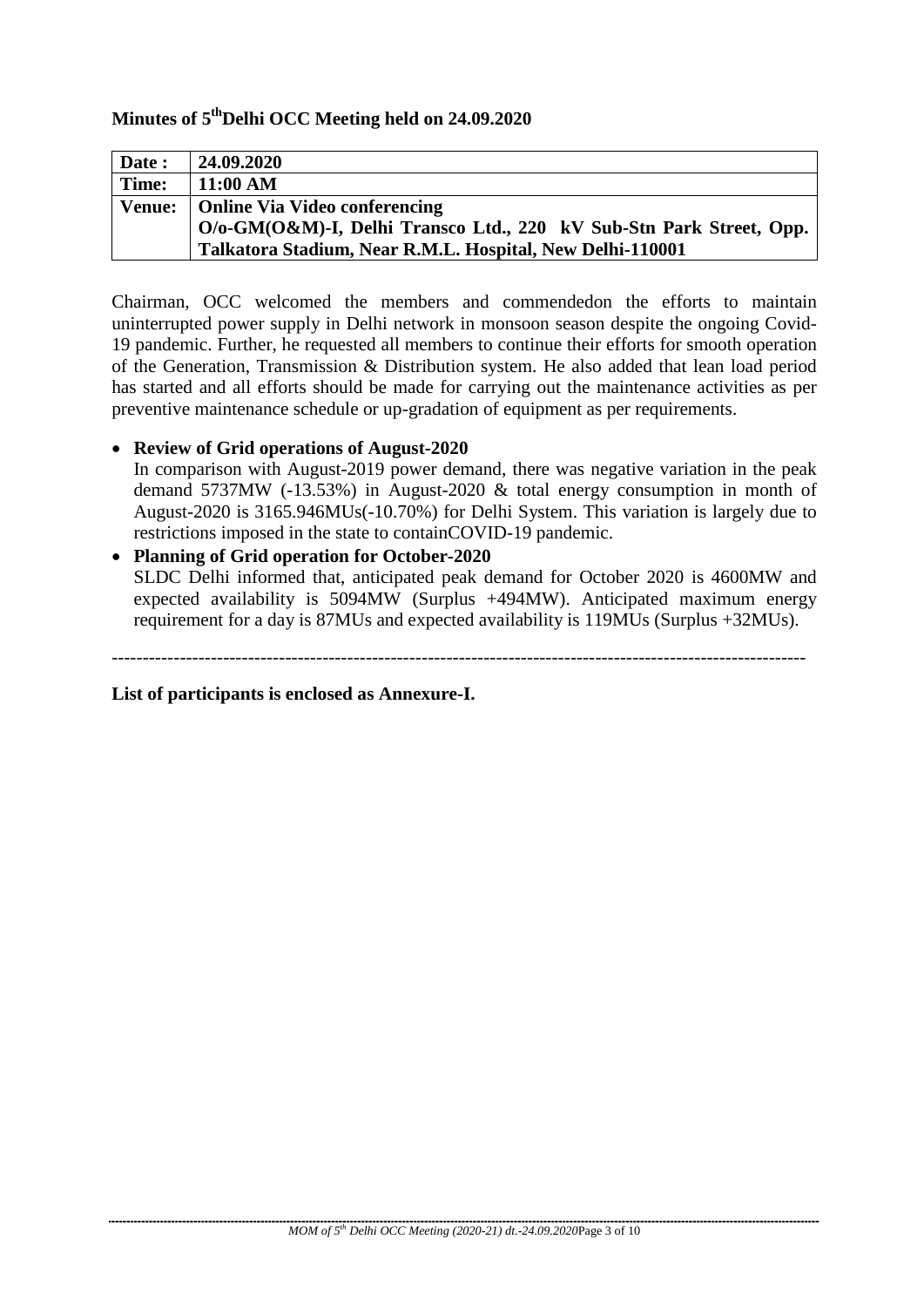## **1. 0 Confirmation of minutes of 4thDelhi OCC meeting (2020-21) held on 24.08.2020.**

The  $4<sup>th</sup>$  Delhi OCC meeting (2020-21) was held on 24.08.2020 through video conferencing in accordance with the agenda circulated vide letter dt: 19.08.2020. Minutes of the aforesaid OCC meeting were issued on 31.08.2020 and same was also uploaded on DTL website.

*No comments were received from any member, OCC confirmed the minutes of 04thOCC meeting of 2020-21.*

## **2. 0 Updating of communication details of nominated members of Delhi OCC.**

As per S. No. 2 of  $4^{\text{th}}$ OCC meeting dt:24.08.2020 members/participants were requested to update communication details of nominated representatives.

As of now BRPL, BYPL, DMRC& TPDDL has updated the relevant details as under:

| S.N            | Name of        | Designati               | <b>Name of Officer</b>            | Mobile No. | e-mail                                                            | Correspondin                                                                             |
|----------------|----------------|-------------------------|-----------------------------------|------------|-------------------------------------------------------------------|------------------------------------------------------------------------------------------|
|                | <b>Utility</b> | <sub>on</sub>           |                                   |            |                                                                   | g Office<br><b>Address</b>                                                               |
| 1              | <b>BYPL</b>    | Vice<br>President       | Sh. Jitendra<br>Nalwaya           | 8467887272 | jitendranalwaya/r<br>el/relianceada@i<br>nfocomm                  | <b>BSES</b> Yamuna<br>LTD.<br>Power                                                      |
| $\overline{2}$ | <b>BYPL</b>    | Dy. GM                  | Sh. Som Dutt<br>Sharma            | 9312782457 | somdutt/rel/relia<br>nceada@infoco<br>mm                          | Scada<br>Control<br>2nd<br>Room<br>Floor, Shankar                                        |
| 3              | <b>BYPL</b>    | Asst. Vice<br>President | Sh. Sushil Sharma                 | 9312725633 | $\mathbf{k}$<br>sushil<br>sharma/rel/relian<br>ceada@infocom<br>m | Road, Delhi -<br>110060                                                                  |
| $\overline{4}$ | <b>TPDDL</b>   | Addl. GM                | Sh. Lalit Wasan                   | 9971316492 | lalit.wasan@tata<br>power-ddl.com                                 | kV<br>PP <sub>3</sub><br>66<br>S/Stn<br>Grid<br>building<br>Pitampura,<br>Delhi - 110034 |
| 5              | <b>DMRC</b>    | GM/<br>Traction         | Sh. Subodh<br>Pandey              | 9958097178 | subodh_dmrc@y<br>ahoo.com                                         | DMRC, Metro<br>Bhawan,<br><b>New</b>                                                     |
| 6              | <b>DMRC</b>    | Sr.DGM/<br>Traction     | Sh. Chandrakant<br><b>Shrivas</b> | 9717497427 | chandrakant2711<br>70@gmail.com                                   | Delhi                                                                                    |
| $\overline{7}$ | <b>BRPL</b>    | Vice<br>President       | Sh. Salil Saxena                  | 9350582556 | salil.saxena@reli<br>anceada.com                                  | BYPL System,                                                                             |
| 8              | <b>BRPL</b>    | <b>DGM</b>              | Sh. M. Kishore<br>Babu            | 8178347059 | miriyala.babu@r<br>elianceada.com                                 | <b>SCADA Balaji</b>                                                                      |

**OCC advised NDMC, MES, IPGCL, PPCL& BBMB to update the details of nominated members and submit in prescribed format to the convener.**

#### **3.0 DTL AGENDA:**

#### **3.1 Proposed planned shutdowns of DTL for the month of October-2020.** DTL proposed planned shutdowns for the month of October-2020.

Chairman,OCC, advised all the utilities to plan maintenance/up-gradation/replacement activities in lean load period as per respective maintenance plans in preparation of meeting the load requirements of next summer season.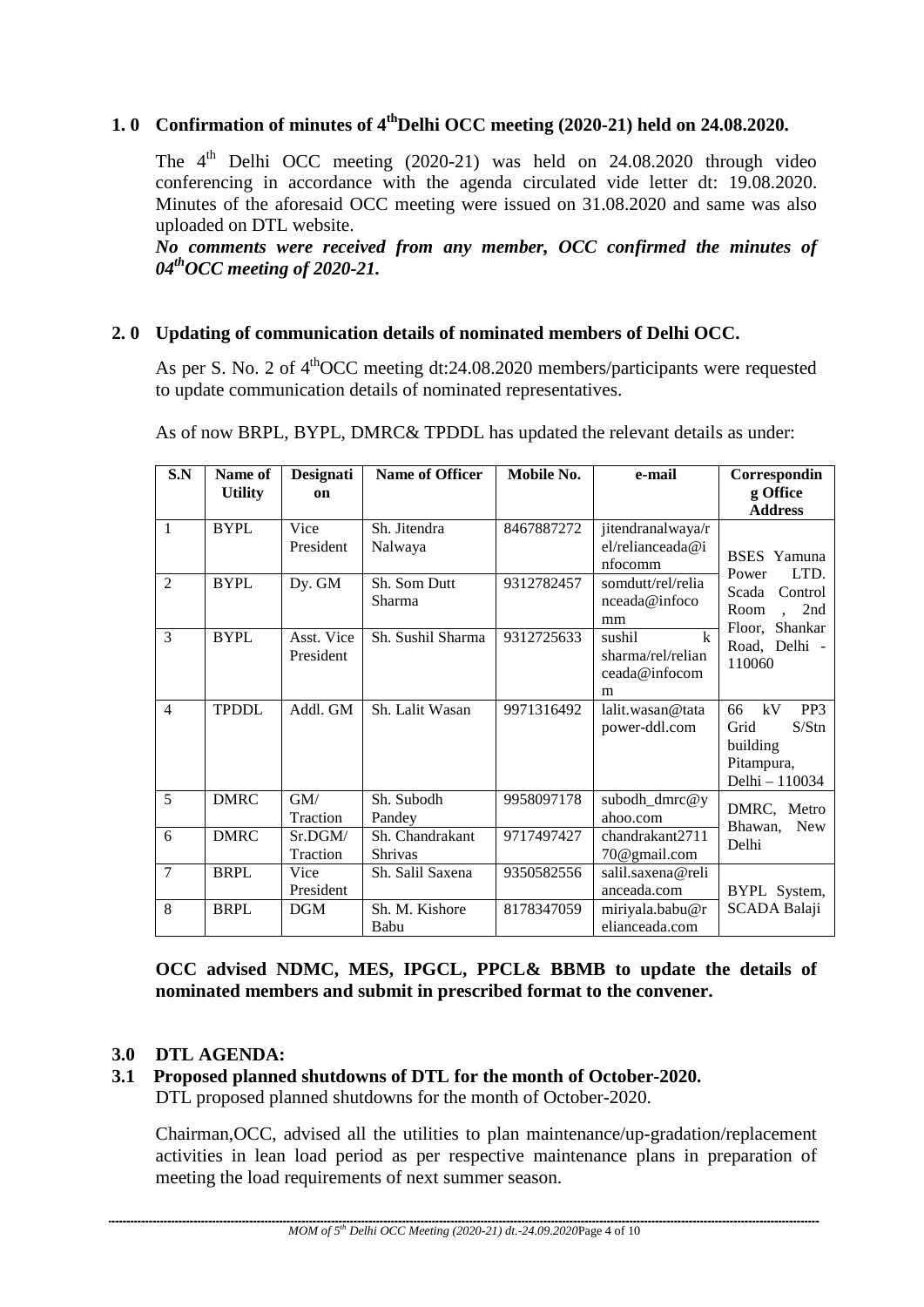After detailed discussion with members, OCC approved planned shutdowns subject to real time conditions as per the attached Annexure.

- a. Shutdown of 220kV SOW-MandolaCkt-II proposed from 25.09.20 to 26.10.20 has been approved subjected to the availability of the 220kV SOW-MandolaCkt-I.
- b. Shutdown of 220kV Bamnauli-DIAL Ckt-I& II proposed from 15.10.20 to 22.10.20 has been approved subjected to the availability of the 400kV Bamnauli-TughlakabadCkt-I&II to maintain system reliability.

## **3.2 Status of joint checking of Overhead Power Line crossings with Northern Railways representatives by DTL &DISCOMs conducted in July-2020.**

In the  $2<sup>nd</sup>$  Delhi OCC meeting (2020-21), committee suggested all utilities to conduct the survey of O/H power line crossings in  $1<sup>st</sup>$  fortnight, July-2020 & share the details with OCC. OCC further advised DISCOM, DTL & Northern Railways to conduct joint survey of the power lines on regular basis.

In  $4^{\text{th}}$  OCC meeting on 24.08.20, DTL/O&M North & East informed about completion of survey& details shared with OCC. During this meeting, Northern Railway DEE/TRD raised a concern regarding very bad condition of 33 kV Feeder of BRPL onOkhla-NZM crossing railway traction and jumpers are in damaged condition & may fall on the track. OCC advised BRPL to look in to the matter and attend it immediately to avoid unwanted breakdown.

**During deliberation, Northern Railway DEE/TRDCTA-TRD Delhi division informed that survey of the 12 Overhead Transmission lines out of 27 line has been completed, however survey of 15 lines still pending (list of the lines attached as Annexure-II).**

**Further, OCC advised all utilities to complete the pending survey of lines/ take remedial actions and share the status in next OCC meeting.**

 **(Action by DISCOMs, DTL & Northern Railway)**

## **4.0 BYPL AGENDA:**

#### **4.1 Requirement of 66, 33 & 11 kV real time voltage of DTL grids through ICCP data for betterment of system reliability.**

BYPL requested to provide real time voltage of DTL grids at 66, 33 & 11 kV to check/monitor reactive power according to source (DTL) grid voltage.

**During deliberation, SLDC/SCADA informed that the details of Bus voltages & Feeder loads is already shared with DISCOMs through ICCP link. Apart from this, the voltages of DTL grids at 400/220/66/33 kV level is also provided at SLDC website on real time basis in public platform. SLDC suggested to DISCOMs to record voltage levels at their end & the same may be communicated to SLDC if there is any suspected data or major variation in voltage level is observed.**

**After detailed discussion, OCC requested to BYPL to submit/ specify the substation locationsif any wherein there is issue of real time voltage level and the same may be forwarded to SLDC/ SCADA to review the same.**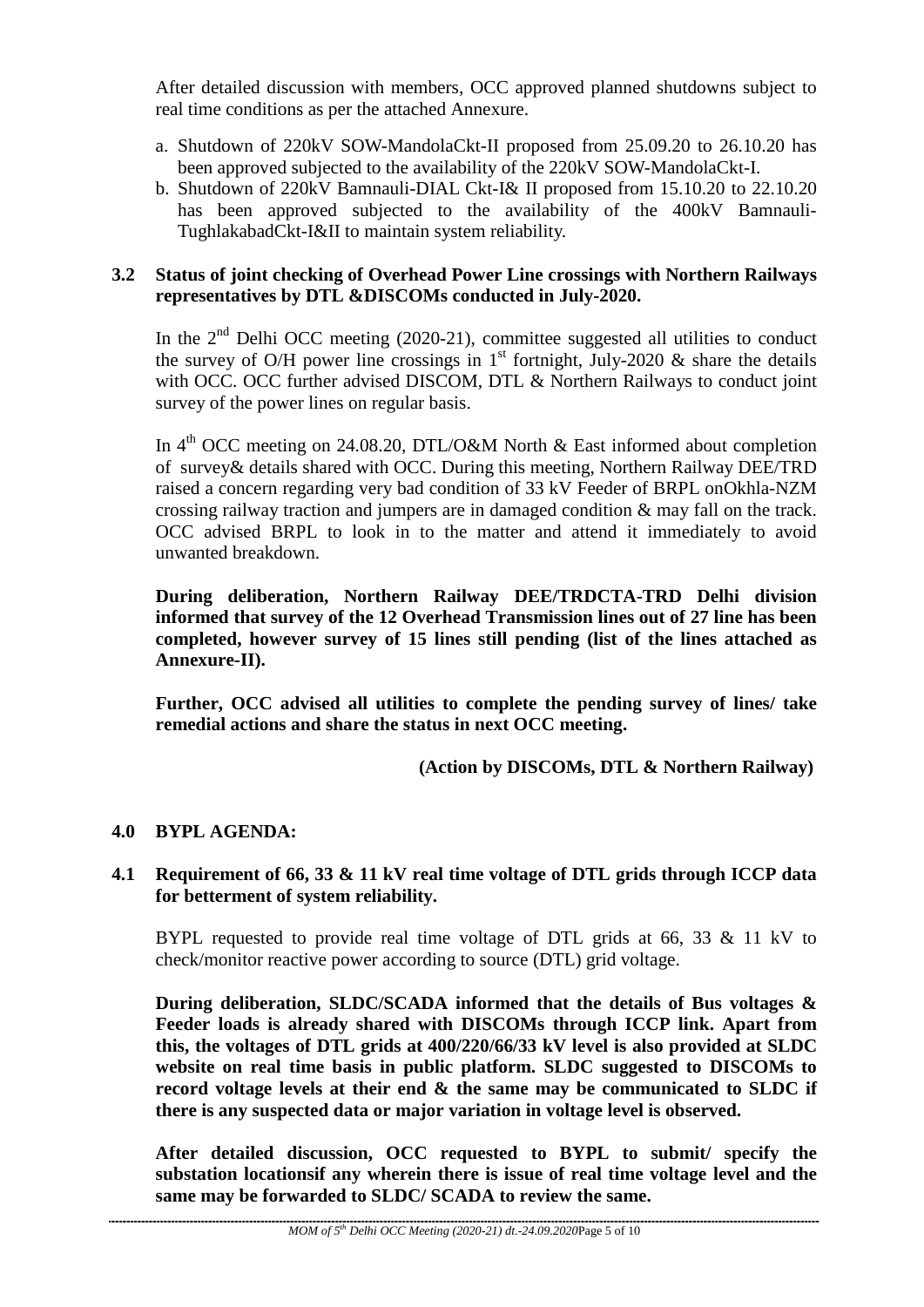**During deliberation, DTL/PPG raised few incidents whereinactual reasons of breakdown/ tripping are not being shared to DTLOperationstaff by BYPL before energization of feeder.** 

**OCC advised DISCOMs to record reason of breakdown/ tripping at respective Sub Station of DTL before charging of feeder at DTL end to maintain the transparency in the system analysis of faults in totality. OCC advised all utilities to share the tripping incident details/ reasons with SLDC.**

- **4.2 Procedure for 11kV breaker maintenance of feeders emerging through DTL grids.**  BYPL submitted that SOP is required for 11kV level feeders for routine breaker maintenance along with issue like:
	- a) Breaker indication
	- b) Tripping signal
	- c) Measure and values (etc.)

## **O&M informed OCC that DTL is carrying out maintenance of 11kV panels as per standard PMS.**

**4.3 Requirement of communication port at 220 kV Kashmiri Gate (grid off-line issue) on high priority.**

It was informed that, currently FRTU of BYPL is off-line and new link is proposed. In this meantime port is required for data monitoring.

**BYPL informed OCC about not receiving of data since Feb-2020. It is suspected that fault might be in FRTU or communication port.**

**OCC advised DTL Communication wing and BRPL to carry out joint inspection to check and assess the issue and further take necessary action to rectify it.**

 **(Action by BYPL & DTL)**

## **4.4 Communication through wireless between Minto Road & Shankar road control center should be checked & resumed.**

BYPL requested to check & ensure healthiness of wireless communication between SLDC Minto road & Shankar Road control center for fast, better & ease of communication.

**SLDC informed in previous OCC meeting about the purchasing of radio trunkset and will be provided to all utilities when available.**

**OCC advised to expedite the work.**

## **4.5 Overcoming the High Voltage issue during night hours in winter season for betterment of system reliability.**

BYPL submitted & requested to high voltage in night hours during coming winter seasons to control & provide correct voltage level.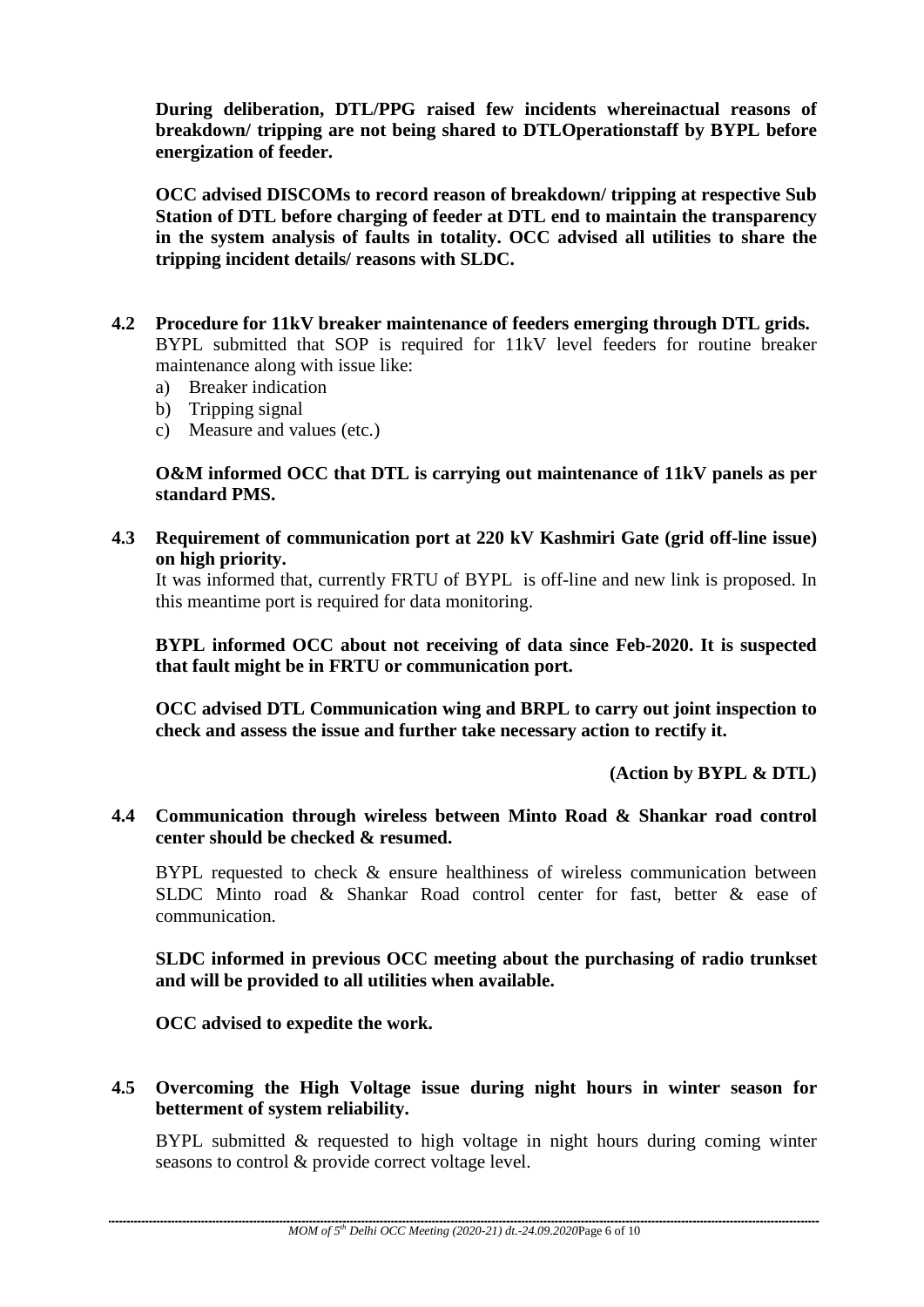**OCC acknowledged the concern of BYPL regarding high voltage issue during light load condition in night hours of winter season. SLDCsubmitted that the voltage levels are under monitoring.To counter the high voltage & reactive power injection to the system during winter season, tap position of power transformer will be lowered & lightly loaded transmission lines U/G cables will be switched Off.**

**OCC suggested that if high voltage are observed by DISCOMs, location can be shared to SLDC to review& rectify the same.**

## **5.0 SLDC AGENDA**

#### **5.1 Survival of Local Island at GTPS/ Pragati.**

During 20th GCC meeting as per MoM at S.No. 2.4 (9.12) following was discussed:- "BYPL representative raised the issue of survival and subsequent synchronizing of local islanding at GT/ Pragati.

GCC advised DTL to carry out a joint visit with Discoms and IPGCL/ PPCL to analyze the requirements for sustaining Local Island at GT station". -

The matter was deliberated in the 12th (2018-19) Delhi OCC meeting held on 28.03.2019 and a committee comprising of following members was constituted for carrying out the above desired work at Pragati:-

(i) Sh. Satyendra Prakash, AGM(Elect./C&I), PPS-I, PPCL.

(ii) Sh. B.L. Gujar, DGM (Prot.), DTL. (iii) Sh. Bharat Tiwari, MGR(OS), DTL

(iv) Sh. Deepak Kumar, AM(T)-Pragati, DTL.

In 4<sup>th</sup>Delhi OCC meeting (Aug-2020), DTL representative informed that the control cable laying work assigned to DTL has been completed on 31.07.2020 . PPCL/Pragati representative informed OCC about availability of spare items by the end of August-2020 & work will be executed by 30.09.2020.

**PPCL/Pragati informed OCC about installation of meter at site & connection of meter will be completed after the visit of DTL/Protection.OCC advised to expedite the remaining work & to complete the work by 12.10.2020.** 

## **(Action by PPCL/Pragati)**

## **5.2 Submission of break up energy consumption by the state.**

In  $172<sup>th</sup>$  NRPC OCC meeting all SLDCs were requested to provide the break up energy consumption by the state by segregating the same from the billed data from DISCOMs in the format as prescribed below:

| Cat<br>ego<br>1V | Consumption<br>by<br>load | Consumption<br>Domestic   by Commercial   by<br>load | Consumption<br>Agricultural<br>load | Consumption by Traction<br>Industrial load | supply<br>load | Miscell<br>aneous<br>/Others |
|------------------|---------------------------|------------------------------------------------------|-------------------------------------|--------------------------------------------|----------------|------------------------------|
| Mo<br>nth        |                           |                                                      |                                     |                                            |                |                              |

Report submission status: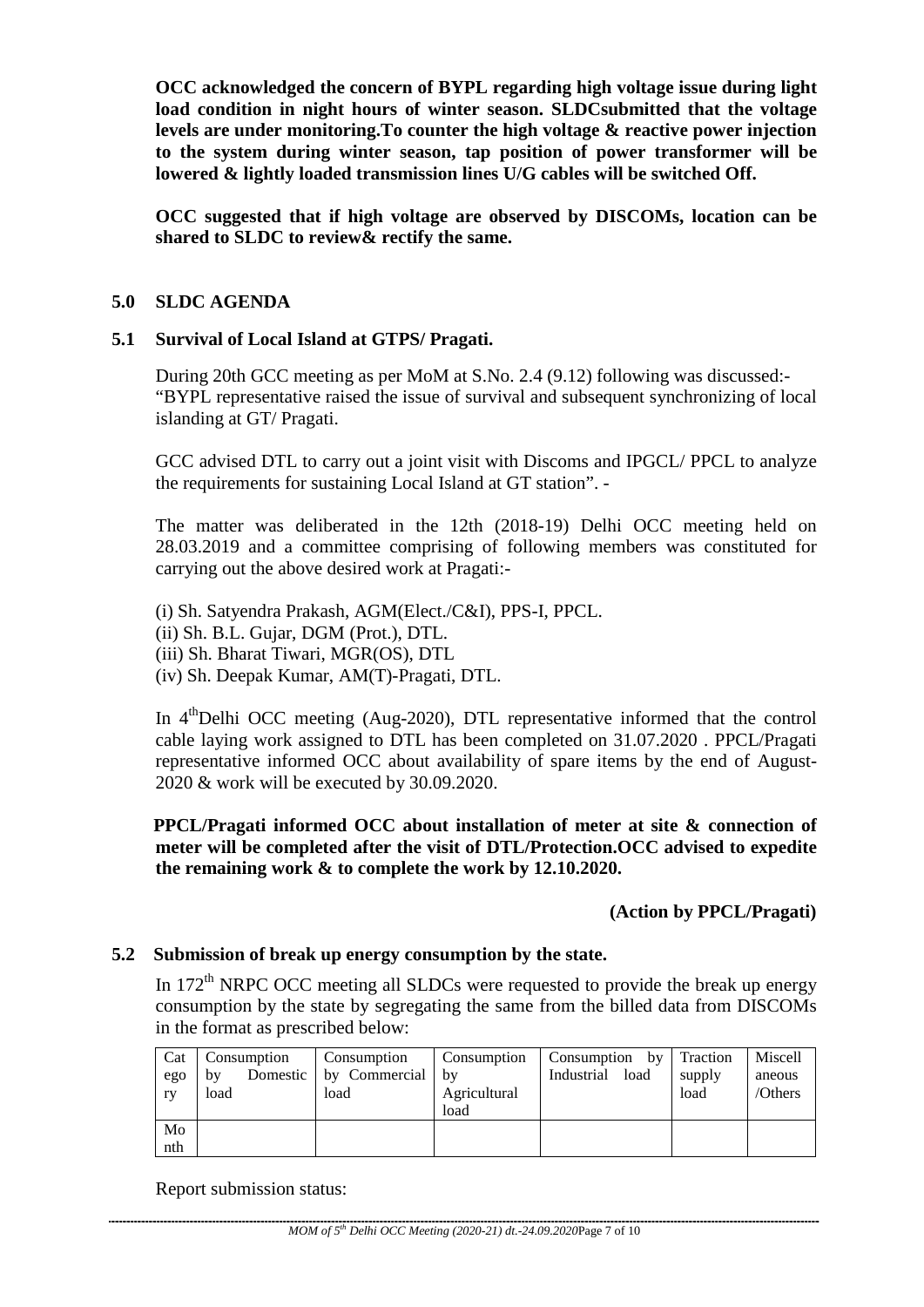| <b>DISCOM</b>             | <b>BRPL</b> | <b>BYPL</b>                                                | <b>TPDDL</b> | <b>MES</b> | <b>NDMC</b>                        |
|---------------------------|-------------|------------------------------------------------------------|--------------|------------|------------------------------------|
| Submitted up $ $ up<br>to | August-20   | to $\vert$ up to July- $\vert$ up to May- $\vert$ up<br>20 | 20           | April-20   | to   No<br>information<br>received |

**OCC advised all utilities that it is a routine exercise and datamust be provided to SLDC in the prescribed format on regular basis.**

## **5.3 Updating alternate source of 66/ 33kV /11kV feeders emanating from DTL 220 kV Substations.**

In  $4<sup>th</sup>$ Delhi OCC meeting (2020-21), all the DISCOMs were requested to update the alternate source of 66/ 33 /11kV feeders emanating from DTL 220 kV Substations in the given format. In this regard, an email sent to BRPL, BYPL and TPDDL on 17.08.20. The DISCOM wise list was circulated in the 4th Delhi OCC meeting (2020-21).

Updated information has not been received from any DISCOM except BYPL.

BRPL and TPDDL are requested to update the alternate source list and emailed it to SLDC.

**BRPL and TPDDL informed OCC that the list of alternate sources of respective DISCOMs is ready and the details will be shared to SLDC shortly. OCC advised to expedite.**

#### **5.4 Status of Installation of Reactors by DMRC in Delhi.**

In  $175<sup>th</sup>NRPC OCC$ , high voltage in Delhi network agenda point was deliberated and status of installation of reactors (combination of fixed and Statcoms) by DMRC at following locations were queried.

| S.No | Location     | Capacity        | Completion       |
|------|--------------|-----------------|------------------|
|      | Jahangirpuri | 15.5MVAR        | <b>July 2020</b> |
|      | Mukundpur    | <b>7.5 MVAR</b> | <b>July 2020</b> |
|      | Chattarpur   | 8.5 MVAR        | <b>July 2020</b> |

**DMRC informed OCC about work of installation of reactors is held up due to restrictions imposed by Govt. of India to contain COVID -19 pandemic. Further, DMRC submitted that, the above work has been delayed and expected to be completed by March-2021.**

#### **6. 0 Long/Recent Outage/Breakdown of Elements in Delhi power system.**

Members may update the latest status of following Long/Recent Outage/Breakdowns of elements in Delhi Power system as under:

| S.N | <b>Element's Name</b> | <b>DISCOM/</b><br>DTL | Date<br>Time | and Status<br>of $\sqrt{18.09.2020}$ | - of | outage | <b>as</b> | on |
|-----|-----------------------|-----------------------|--------------|--------------------------------------|------|--------|-----------|----|
|     |                       |                       | outage       |                                      |      |        |           |    |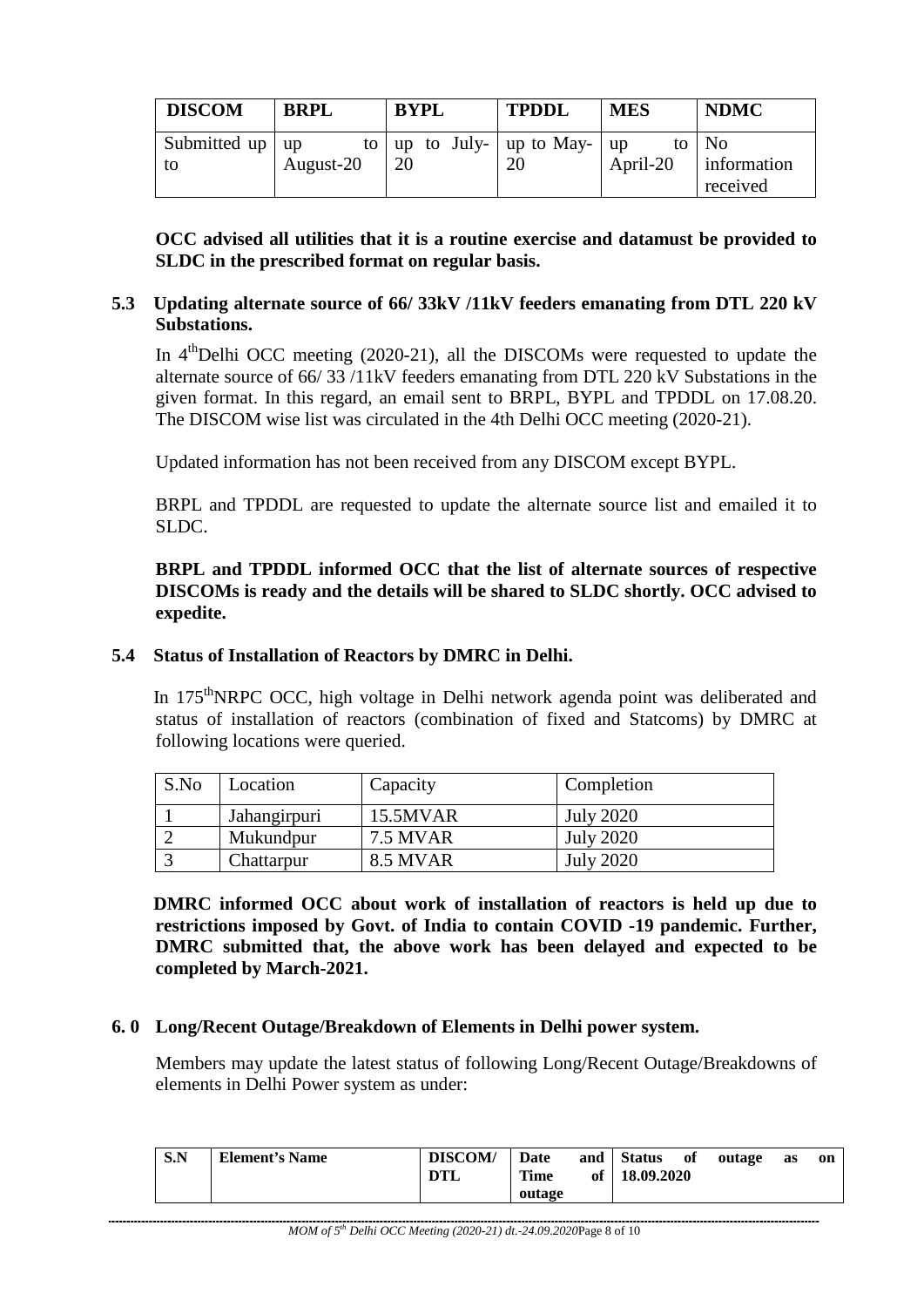| 1.  | 33 kV RIDGE VALLEY -<br>KHEBAR LANE CKT.-II                                | <b>BRPL</b>  | 01.06.2019 | 'Y' PH. Single cable faulty. BRPL<br>informed that the agenda related<br>to handover this ckt to MES to be<br>before<br>Steering<br>put<br>up<br>Committee. Process is not started<br>yet. In last OCC, BRPL advised to<br>pursue with MES to revive this<br>ckt. BRPL informed OCC that<br>no Response received from<br><b>MES</b> |
|-----|----------------------------------------------------------------------------|--------------|------------|-------------------------------------------------------------------------------------------------------------------------------------------------------------------------------------------------------------------------------------------------------------------------------------------------------------------------------------|
| 2.  | 220 kV MEHRAULI - 66 kV<br>MALVIYA NAGAR CKT.-II                           | <b>BRPL</b>  | 16.08.2020 | 'R' PH. cable faulty.<br><b>Energized</b>                                                                                                                                                                                                                                                                                           |
| 3.  | 400 kV MUNDKA - 66 kV<br>NANGLOI W. WORKS CKT.                             | <b>BRPL</b>  | 26.08.2020 | 'B' PH. cable faulty. There are<br>multiple faults in Ckt& BRPL<br>checking for feasibility of cross<br>bonding.<br><b>Expected by 31.10.2020</b>                                                                                                                                                                                   |
| 4.  | 220kV PPK -II - 66kV G-5<br><b>MATIALA CKT.-II</b>                         | <b>BRPL</b>  | 20.09.2020 | 'R'PH. CABLE FAULTY.<br><b>Energized</b>                                                                                                                                                                                                                                                                                            |
| 5.  | 220kV PPG - 33kV GURU<br>ANAGD NAGAR CKT.-II                               | <b>BYPL</b>  | 17.09.2020 | <b>SINGLE</b><br>'R'<br>PH.<br><b>CABLE</b><br><b>FAULTY</b><br><b>Expected by 30.09.2020</b>                                                                                                                                                                                                                                       |
| 6.  | 33kV<br><b>BHAGIRATHI</b><br>KARAWAL NAGAR CKT.-I                          | <b>BYPL</b>  | 21.09.2020 | $\overline{\text{R'}}\&\text{Y'}\text{PH}.$<br>SINGLE CABLE<br><b>FAULTY</b><br><b>Energized on 22.09.2020</b>                                                                                                                                                                                                                      |
| 7.  | 66kV<br><b>DHEERPUR</b><br>JAHANGIRPURI CKT.-I                             | <b>TPDDL</b> | 17.07.2020 | 'R' PH. CABLE FAULTY<br><b>Expected by 31.10.2020</b>                                                                                                                                                                                                                                                                               |
| 8.  | 33 kV BAY -42 (2) IP -<br><b>CONNAUGHT PLACE)</b>                          | <b>NDMC</b>  | 06.07.2020 | Single cable faulty. NDMC not<br>available to comment.                                                                                                                                                                                                                                                                              |
| 9.  | kV BAY -28 IP<br>33<br>$\overline{\phantom{a}}$<br><b>CONNAUGHT PLACE)</b> | <b>NDMC</b>  | 20.09.2020 | 'R' PH. CABLE FAULTY. NDMC<br>not available to comment.                                                                                                                                                                                                                                                                             |
| 10. | 220/66 kV 160 MVA PR.TR.-<br><b>II AT R.K. PURAM</b>                       | <b>DTL</b>   | 06.03.2020 | Tx tripped on Buchholz & found<br>faulty. Transformer already sent to<br>workshop OEM, for repairing<br>works.<br><b>Expected by 30.11.2020</b>                                                                                                                                                                                     |
| 11. | 220kV<br><b>WAZIRABAD</b><br><b>MANDOLA CKT.-I</b>                         | <b>DTL</b>   | 25.08.2020 | SHUT DOWN FOR HTLS RE-<br>CONDUCTORING. Expected by<br>30.09.2020                                                                                                                                                                                                                                                                   |
| 12. | 220kV SHALIMARBAGH -<br><b>BAWANA CKT.-I</b>                               | <b>DTL</b>   | 27.08.2020 | SHUT DOWN FOR HTLS RE-<br>CONDUCTORING. Expected by<br>30.09.2020                                                                                                                                                                                                                                                                   |
| 13. | 400kV<br><b>BAMNAULI</b><br>TUGLAKABAD CKT.-I & II                         | <b>DTL</b>   | 19.09.2020 | SHUT DOWN FOR SHIFTING<br>OF TOWER NO. 17.<br><b>Expected by 20.10.2020</b>                                                                                                                                                                                                                                                         |
| 14. | CKT. BREAKER No. 752 OF<br>400kV BAWANA - 220kV<br>ROHINI-II CKT.-II       | <b>DTL</b>   | 18.09.2020 | S/D FOR REPLACEMENT OF<br>CKT. BREAKER.<br><b>Charged on 22.09.2020</b>                                                                                                                                                                                                                                                             |

## **ADDITIONAL AGENDA**

**Following additional agenda was also discussed in the OCC:** 

- **1.0 BRPL Agenda:**
- **1.1 Review &updation in list of SPS enabled BRPL feeders.** BRPL requested for review &updation in list of SPS enabled feeders. Also if any 66 kV